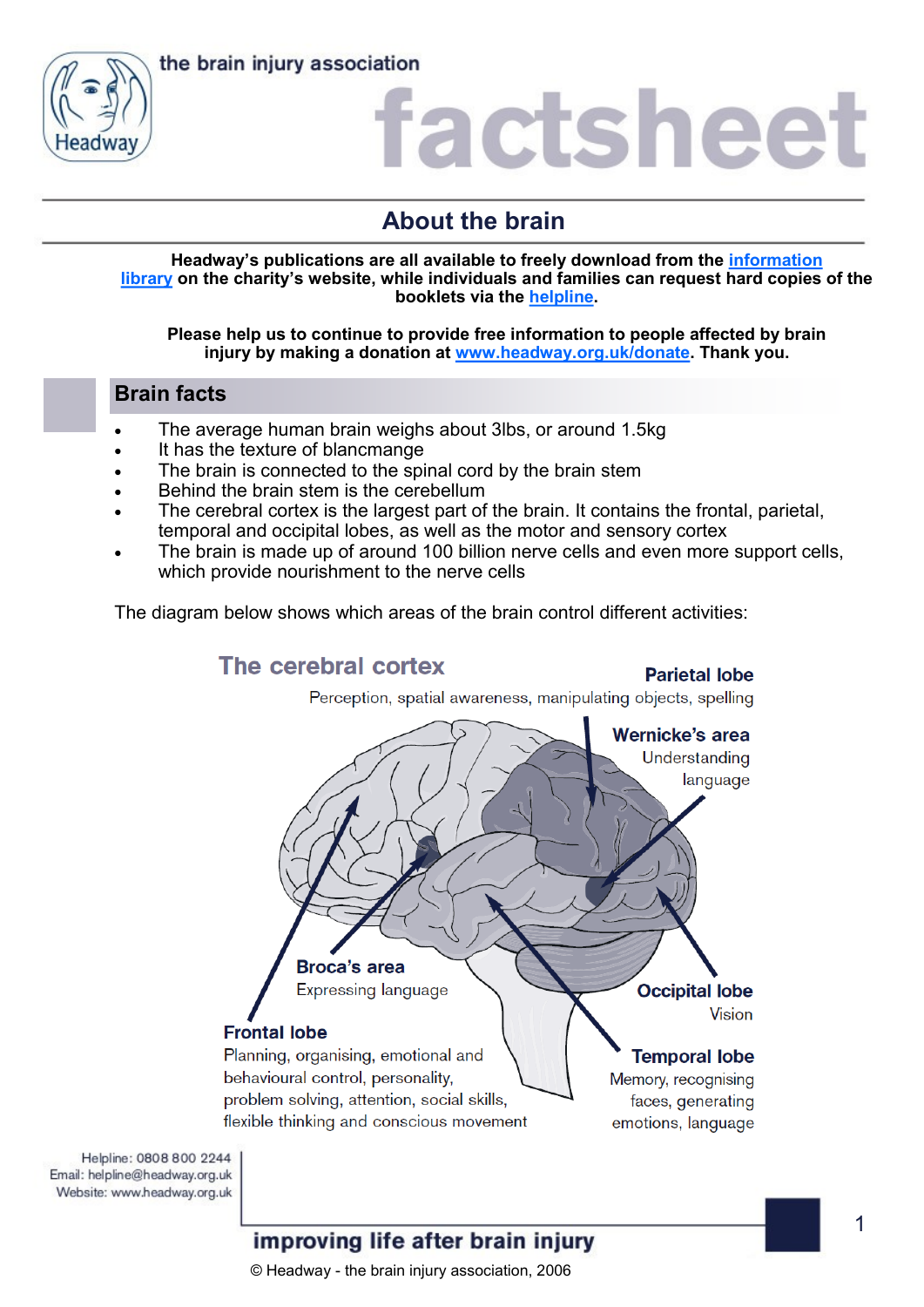



Damage to a particular area can affect that activity. A stroke tends to affect a specific area of the brain, whereas a head injury due to for example, a road traffic accident, usually involves more general damage.

We also know that the left side of the brain controls the right side of the body. So if someone had a stroke which affected the left side of the brain, it would be likely that the right side of their body would be affected.

For most of us, the left side of the brain controls language, while the right side controls our more artistic abilities, such as drawing and music.

#### **Cerebral cortex**

The largest part of the brain is known as the cerebral cortex and is shaped like a large wrinkled walnut. It is divided into two halves and joined by a bridge in the middle, referred to as the corpus callosum. The two halves are known as the right and left cerebral hemispheres. The right hemisphere controls the left side of our body and the left hemisphere controls the right side of our body.

Damage only to the right side may affect movement in the left arm and leg or hearing in the left ear. There is also evidence that for most people the left hemisphere contains the language centres involving speech, while the right hemisphere tends to control nonlanguage, spatial skills such as drawing or musical ability.

If a person receives injuries only to the left side of the brain, by for example, having a stroke, it is likely that speech would be affected, as would the ability to move the right side of the body.

As well as dividing into a left and right hemisphere, the cerebral cortex can be further divided into a number of areas, known as lobes:

#### **Frontal lobe**

The frontal lobe is the area behind the forehead and is heavily involved in intellectual activities such as planning and organising, as well as being involved in personality and the control of emotions and behaviour.

#### Motor and sensory cortices

Between the frontal and parietal lobes is the motor cortex which controls movement and the sensory cortex which controls sensation.

#### **Parietal lobes**

Located behind the frontal lobe, at the back of the brain above the ears, these have an important role to play in our ability to understand spatial relationships (e.g. the distance between two objects).

Helpline: 0808 800 2244 Email: helpline@headway.org.uk Website: www.headway.org.uk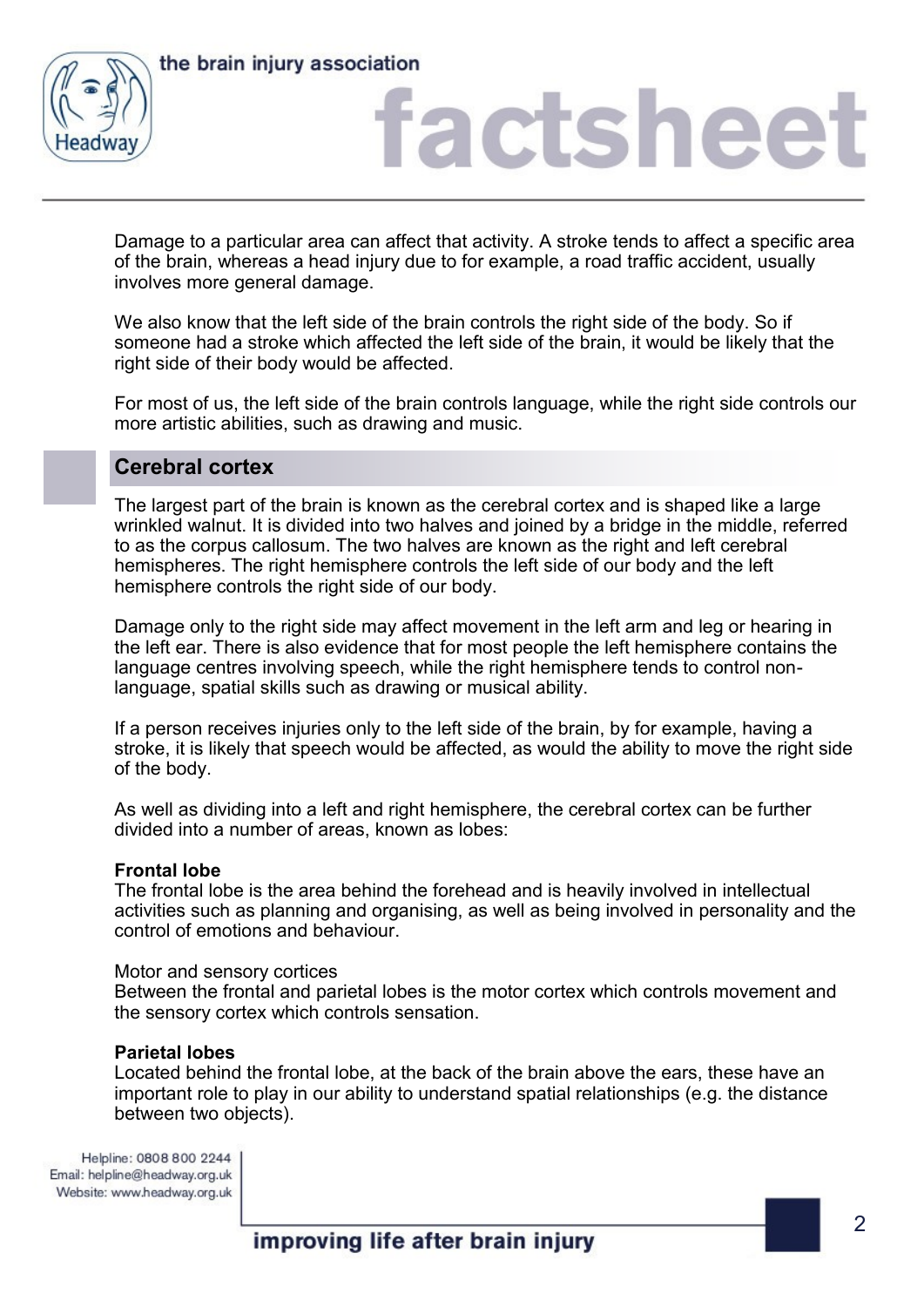



#### **Temporal lobes**

Nestled behind the ears, this area holds the bulk of our memories and our ability to understand things and speak.

#### **Occipital lobe**

At the very back of the head, behind the parietal lobes, are the occipital lobes, which are responsible for vision. Any injury to this area can cause partial or complete blindness.

#### **Internal areas of the brain**

Hidden in the middle of this walnut-like cerebral cortex are a number of small white nerve centres, collectively known as the diencephalon. In this area lies the small pea-sized hypothalamus, which controls appetite regulation, sexual arousal, thirst and temperature control, and some aspects of memory.



Helpline: 0808 800 2244 Email: helpline@headway.org.uk Website: www.headway.org.uk

improving life after brain injury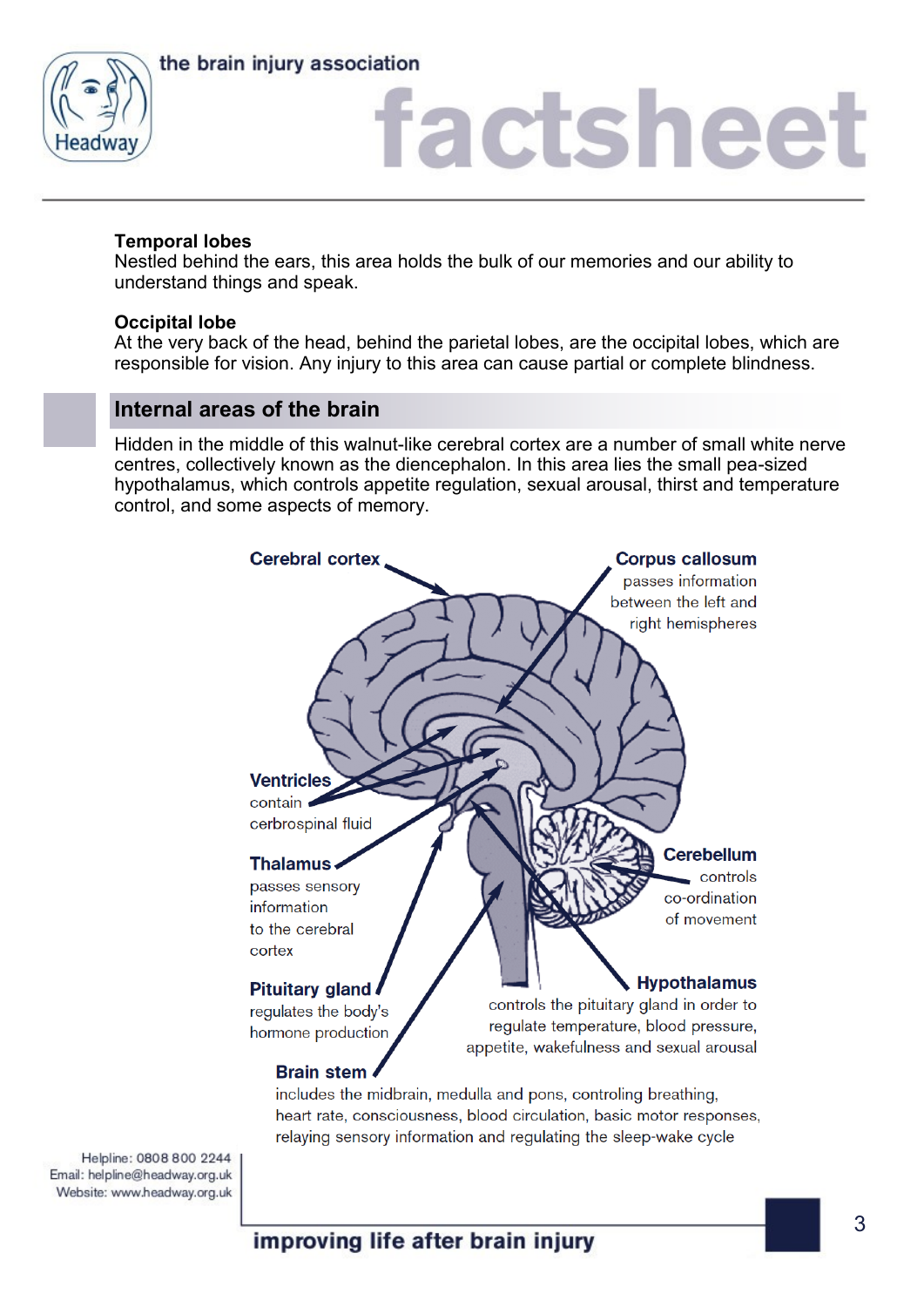



Close to this area is another important set of nuclei, referred to as the limbic system. Damage to this area can disrupt emotional regulation, leaving the individual with dramatic and sudden mood swings.

#### **Cranium and brain stem**

The brain is completely surrounded by a hard, protective, rounded shell of bone, known as the skull or cranium. The important thing to remember about the skull is that underneath the front, there are a number of bony ridges. When the soft tissue of the brain is shaken around, these ridges have the unfortunate effect of lacerating and damaging the underside of the front of the brain.

On the floor of the skull is a hole where the lower part of the brain or brain stem is connected to the spinal cord, and from there to the whole of the nervous system and the rest of the body. The brain stem is rather like a thick telecommunications cable, with countless nerve fibres, like wires, carrying messages backwards and forwards. It is also known to control bodily functions such as wakefulness, consciousness, tiredness, heartbeat and blood pressure. Damage to this area is thought to cause concussion and loss of consciousness.

#### **Texture and blood vessels**

The texture of the brain is rather like soft blancmange, but is held together in the skull by three layers of membrane called the dura mater (closest to the bone), arachnoid (middle layer) and pia mater (closest to the brain). These layers are collectively referred to as the meninges.

Between the pia and arachnoid membranes is the subarachnoid space, where the blood vessels supplying and draining the brain pass through. Like any organ, the brain is dependent on blood from the heart, and is criss-crossed by a network of large arteries, which divide into progressively smaller branches. When the brain is shaken about in a head injury, these vessels tear and bleed. As people get older, the blood vessels become more brittle and more likely to tear if shaken around. This bleeding leads to a build-up of blood clots, which pressurises and damages the delicate tissue of the brain.

The brain in its membranous sack floats in a sea of cerebrospinal fluid, which fills in all the gaps around the brain and offers some protection and cushioning. Just behind the brain stem sits a curved lump of tissue called the cerebellum. This area regulates all of a person's fine motor co-ordination, which is involved in skills such as balancing, moving quickly and gracefully, dancing, threading a needle, or climbing a ladder.

Helpline: 0808 800 2244 Email: helpline@headway.org.uk Website: www.headway.org.uk